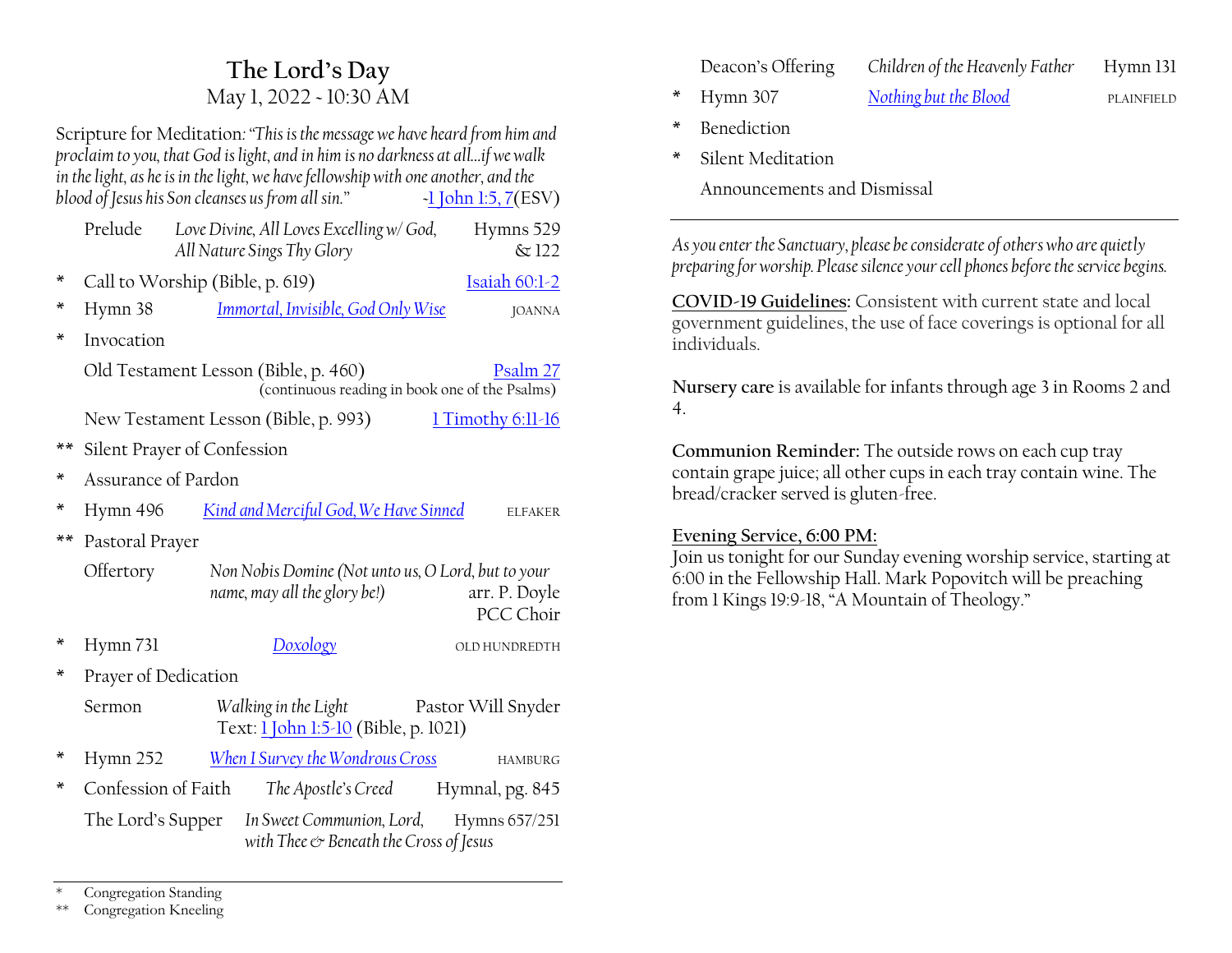### **SERVING IN WORSHIP TODAY**

#### **May 1, 2021**

| Worship Leader: Elder Brian Wilson |                                                  |  |
|------------------------------------|--------------------------------------------------|--|
| Greeters:                          |                                                  |  |
| Deacon in Charge:                  | Peter Benedict                                   |  |
| Ushers:                            | David Embree                                     |  |
| Audio:                             | Benjamin Bassett                                 |  |
| Nursery:<br>9:30:                  |                                                  |  |
|                                    | 10:30 (Worship): Maddie Edwards, Reagan Hilinski |  |
| <b>Toddler Time:</b>               |                                                  |  |
| Coffee Clean-up:                   |                                                  |  |

**Evening Audio:**

#### **May 8, 2021**

| Worship Leader: Elder Doug Fox |                                                 |
|--------------------------------|-------------------------------------------------|
| Greeters:                      |                                                 |
| Deacon in Charge:              | Jeff Edwards                                    |
| Ushers:                        | Walter Mayo                                     |
| Audio:                         | Sam Edwards                                     |
| Nursery:<br>9:30:              |                                                 |
|                                | 10:30 (Worship): Anita Hilinski, Kevin Hilinski |
| <b>Toddler Time:</b>           |                                                 |
|                                |                                                 |

**Coffee Clean-up:**

Evening Audio: *Mother's Day-*

*No Evening Service*

### **This Week at Church**

| Monday    | 7:00 PM  | Women's Bible Study               |
|-----------|----------|-----------------------------------|
| Tuesday   | 6:00 PM  | <b>Session Meeting</b>            |
| Wednesday | 1:00 PM  | <b>Bible Study</b>                |
|           | 7:00 PM  | Prayer Gathering                  |
| Thursday  | 10:30 AM | Children's Music & Movement Class |
| Saturday  | 7:00 AM  | Men's Covenant Group              |
|           |          |                                   |

# **ANNOUNCEMENTS**

## **COMING EVENTS**

### **COLLECTION FOR COVENTRY FOOD BANK**

As a church family, we have another opportunity to share the love of Christ with those in need right here in Coventry. The food bank run by Coventry Human Services is currently in need of these staple items: canned tuna, pasta sauce, jelly/jam, ramen, mac & cheese, rice, kids' snacks, and canned fruit. Please make sure that all food items are in good condition and within expiration dates. Food will be collected through 5/4 and can be placed in the designated box at the back of the fellowship hall. Please consider giving as you feel led and let us pray continually that God would use PCC as a body to bring the Hope of the Gospel to many in our surrounding community.

### **WOMEN'S EVENING BIBLE STUDY**

Join us every other Monday evening at **7:00 PM** via Zoom (**Meeting ID**: 846 6283 3643 **Passcode**: 366889)! Our next meeting is on **May 2nd** and will be resuming our study through the book of Jonah. Please do not be concerned that you are jumping into the middle of the study. We are more than happy to have you come. If you have any questions, email Hannah Sung at hannahmoon93@gmail.com or call/text her at 862-334-3839.

### **ALL-CHURCH WORKDAY**

The Spring All-Church Workday is scheduled for **Saturday, May 7th**, beginning with donuts and coffee at **9:00 AM**. We are hoping to accomplish various indoor and outdoor tasks and we have jobs for people of all ages and abilities. Please see the sign-up sheet on the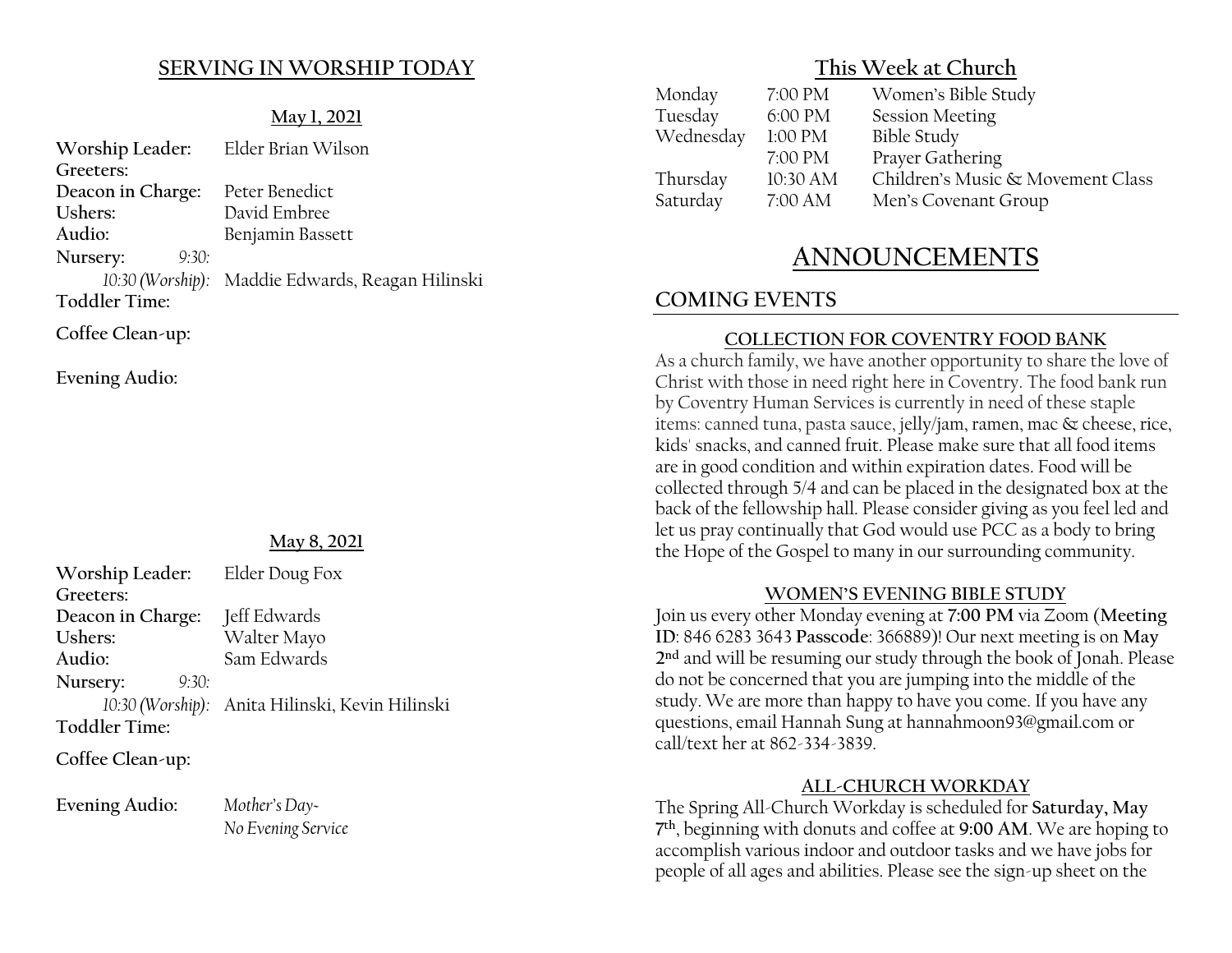back table in the Fellowship Hall and consider how you may help us maintain the lovely building and grounds God has given us.

### **SHEPHERDING GROUP CHANGE**

Due to Mother's Day falling on the second Sunday of May, we will **not** be having Shepherding Groups that day. Instead, Shepherding Groups will be meeting on **Sunday, May 15th** following the morning worship service.

### **FIRST EVER PCC COMPASSION COOK-A-PALOOZA!**

Ladies and young ladies! Please be sure to mark your calendar for the First Ever PCC Compassion Cook-a-Palooza coming up on **Saturday, May 14th from 10 AM - noon**. We'll be working together to come up with 12 crock pot ready freezer meals to bless individuals and families within the church during illness, hospitalizations, etc.

Please see the sign-up sheet on the Women's Ministry bulletin board (next to the Narthex) to sign up to participate and/or contribute the ingredients we'll need for making the meals. Look for more details in the May newsletter. Questions? Call or email Nancy Franson: 860.933.9776, nofranson@gmail.com.

## **CHURCH FAMILY NEWS**

## **WEDNESDAY BIBLE STUDY**

A Wednesday afternoon Bible study takes place at 1:00 PM at the church. If you are interested in joining, please contact Pastor Will at the church office: (860) 742-7222.

## **VACATION BIBLE SCHOOL 2022**

Good Day Mate! This year's Vacation Bible School theme is Zoomerang. We will be taking a trip to the land down under, Australia. How can you help? Please consider donating paper towel rolls and assorted colors of pipe cleaners for some AUS-SOME crafts. You can drop off these supplies to a bin in the back of the fellowship hall. Thank you for helping make VBS a success. <br>Anita Hilinski

## **CHURCH NURSERY**

Hello from the church nursery!

A quick reminder to parents, please make sure to write your child's name and the phone number to reach you at during the service. This is for our record keeping and to ensure the safety of the children while in our care.

To our volunteers, please make sure to wash your hands or use a provided hand wipe prior to entering the nursery. Let's keep everyone healthy!

If there's anything we can do to improve your child's time with us, please reach out to Anita Hilinski or Deacon Howard Craig.

## **MID-WEEK RECHARGE**

We believe it is important to provide a mid-week avenue for all believers to come together to grow in friendship and to seek the Lord in prayer. Additionally, there have been some in the church that expressed a desire for more opportunities to fellowship with one another and we desire to help cultivate that.

### **Schedule**

This ministry will take place twice a month on the **2nd and 4th Wednesdays of the month from 6:00-8:00 PM**. From 6:00-7:00 PM food will be provided and individuals and families may come at any time during that hour to eat and spend time together. Beginning at 7:00 PM the focus will shift to a time of prayer, facilitated by an Elder, Pastor, or other servant-leader in the church. This is an opportunity for prayer, fellowship, and to invite others outside of PCC to come and enjoy a meal and spend time together. The next Mid-Week Recharge will be **May 11th.**

## **Kids Bible Club**

Along with food, fellowship, and prayer, a kids bible club led by Mark Popovitch will also be available for children grades k-5<sup>th</sup>. Kids club will begin at **7:00 PM** and is a ministry that provides opportunity for young people to grow in friendship with other children, receive instruction and lessons from God's Word, and enjoy singing praise to the Lord.

If you have any questions regarding this ministry, please contact Pastor Will or Mark Popovitch (860.742.7222).